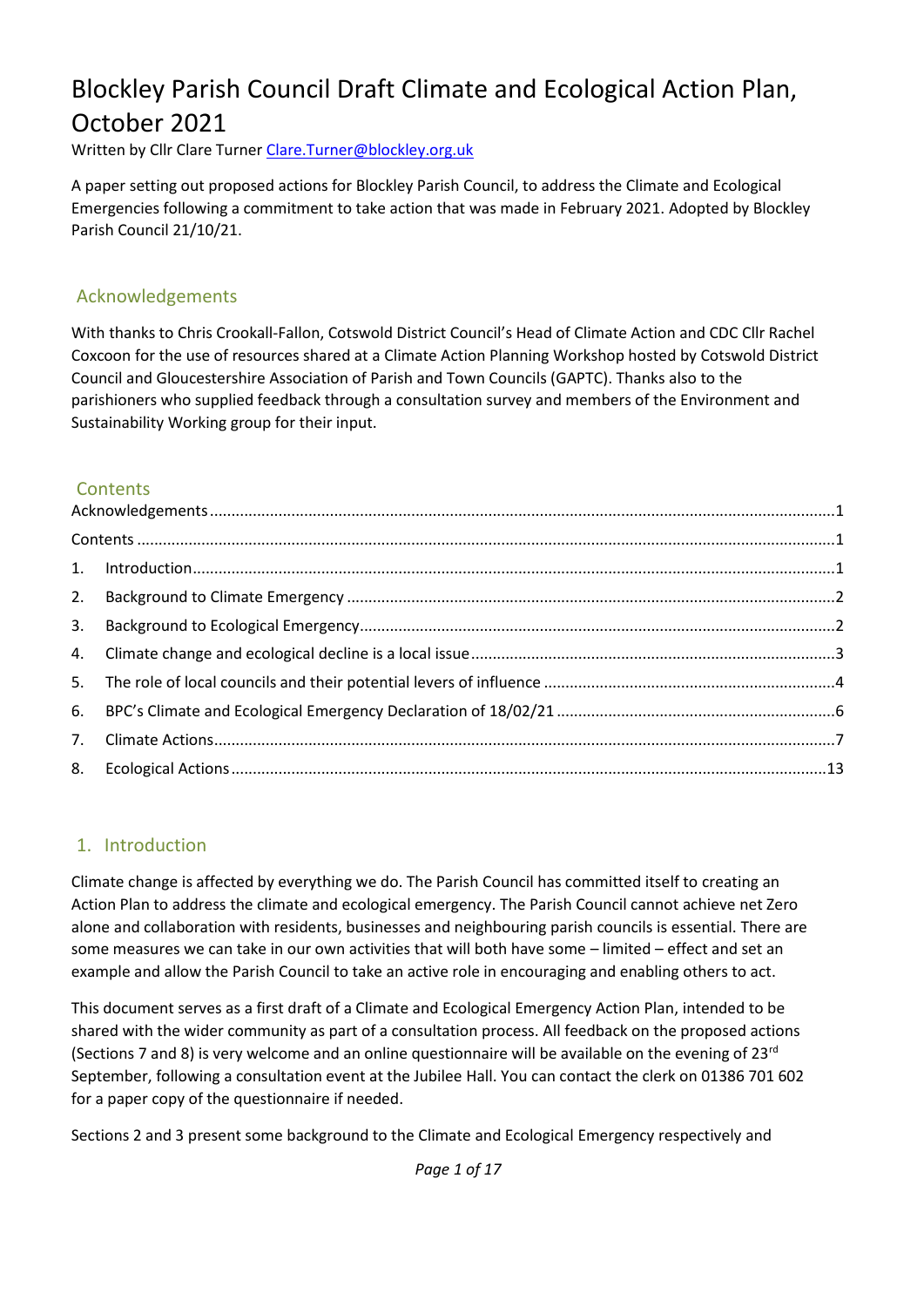Section 4 addresses why these emergencies are relevant to our community, beyond any ethical argument about our responsibility to address these issues.

Section 5 details the pledge to act, made by Blockley Parish Council when we declared a Climate Emergency in February 2021 and Section 6 explores the role a parish council can play in addressing climate change and ecological decline. Sections 7 and 8 tabulate proposed actions relating to first the Climate Emergency and then the Ecological Emergency. The tables include a summary of why the actions are important and what might be delivered i.e. what success looks like for each action proposed. Deadlines for completing the actions, or in some cases the first steps towards completing the actions, are also included and the intention is to review the plan annually and adapt and update it as actions are completed or progressed.

The following acronyms are used in the remainder of this document:

- BPC Blockley Parish Council
- CDC Cotswold District Council
- GCC Gloucestershire County Council
- ESWG Environmental Sustainability Working Group (a Blockley Parish Council working group)

## <span id="page-1-0"></span>2. Background to Climate Emergency

Since November 2018, hundreds of local authorities, parish and town councils have passed declarations of a Climate Emergency, and in July 2019 the UK's target to achieve net zero carbon emissions by 2050 was enshrined in law (tightening the previous legally binding commitment to achieve an 80% reduction on 1990 levels by the same date). In the same month, Cotswold District Council (CDC) unanimously declared a Climate Emergency, and in July 2020 declared an Ecological Emergency. Blockley Parish Council (BPC) declared a Climate and Ecological Emergency and committed to act, in February 2021. The global Climate Emergency has received unprecedented levels of nationwide media and public attention in recent years, and awareness and a desire for change remains high.

In September 2020 CDC adopted its Climate Emergency Strategy, which acknowledges that to reduce emissions at the level of the district, close cooperation between all layers of government, all economic actors and all citizens is needed. The Parish and Town Council Climate Emergency Action Planning session held on 10<sup>th</sup> October 2020 was CDC's first step in widening participation in the collective, district-wide objective of reducing emissions.

Both the national target and the Committee on Climate Change models that underpin it, show that a step change in both pace and scale of change is needed. Central to any net-zero trajectory, whether at the national, local or parish scale, is the recognition that more than a third of carbon emissions come from buildings, with a similar proportion from both transport and individual consumption. Personal choices, local policy, infrastructure investment, and their effect on the environment, are once again in the limelight.

All levels of government will need to be involved in supporting the rapid transition to a zero-carbon economy. Town and parish councils have a unique position through which they can stimulate grassroots action, set a leadership example and provide a local, accountable focal point for practical action on the climate emergency.

## <span id="page-1-1"></span>3. Background to Ecological Emergency

Our environment has changed significantly. Three-quarters of the land-based environment and about two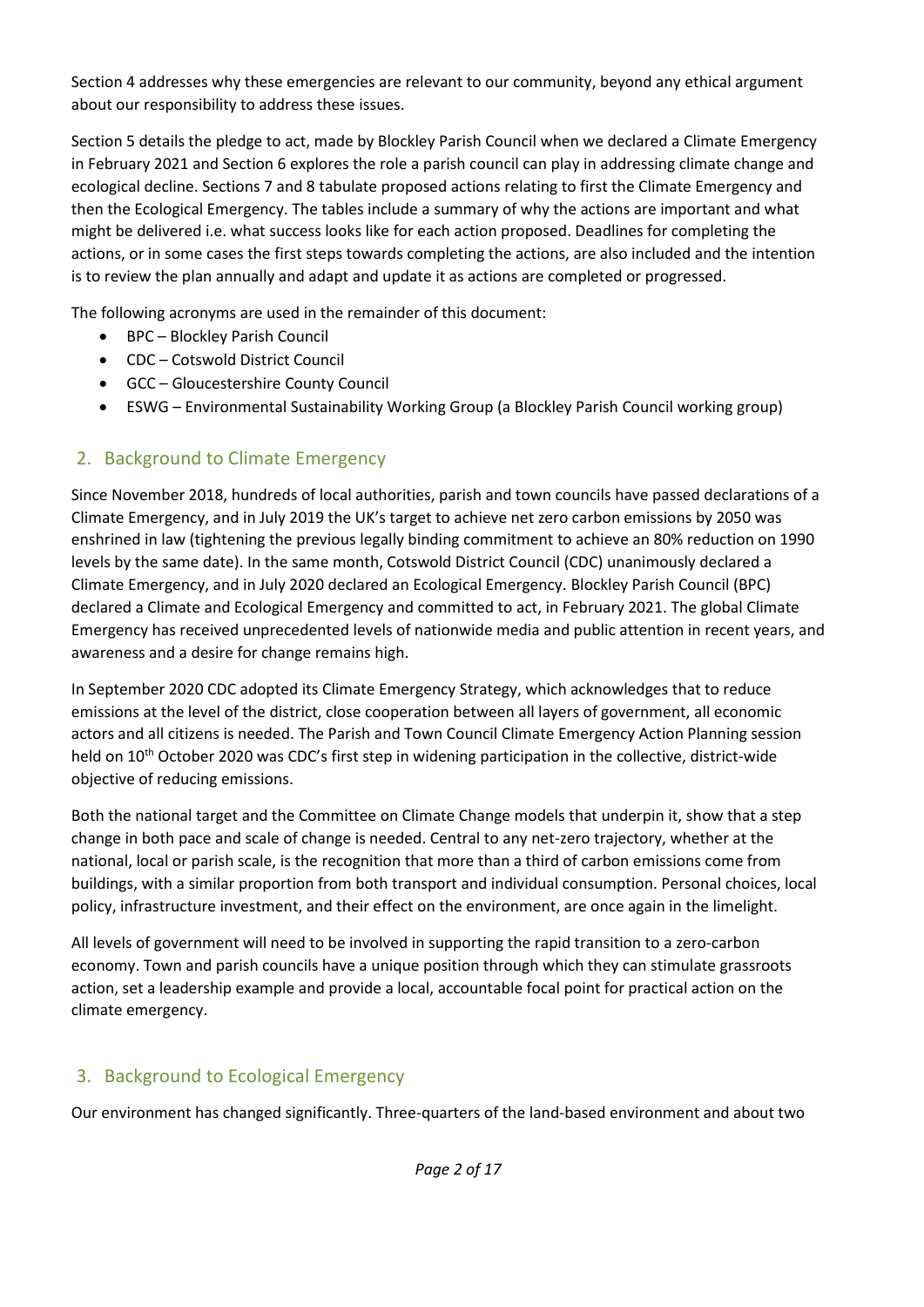thirds of the marine environment have been significantly altered by human actions<sup>1</sup>. The effects on wildlife have been global: 60% of the world's wild animals have been lost since 1970 and 83% of wildlife in freshwater rivers and lakes<sup>2</sup>. The rate of biodiversity loss is accelerating.

One in seven species in the UK is now at risk of extinction; the effects are felt at national and local scales. Here in Blockley Parish, long-term residents recall wildflowers and wildlife that are no longer commonplace. Declines include much-loved and once-common species such as house sparrows, swifts, starlings, and hedgehogs. Populations of starlings and swifts have declined by 96% between 1994 and 2014 in the West of England region and populations of linnets declined by 80% in the same period<sup>3</sup>. An alarming 97% of the UK's wildflower meadows have been destroyed since the 1930's. According to the Mammal Society, hedgehogs have experienced an estimated decline of approximately 66% since 1995.

Nature has been adversely affected by human activity: industrial agriculture, land conversion, hunting, pollution and pesticides are the primary drivers of wildlife decline - and climate change is beginning to play a significant role too.

The foundation blocks of our ecosystems are at risk. Insects are a vital component of our ecosystem and play an essential role in food production through pollination services. In the UK, populations of butterflies fell by 46% between 1976 and 2017, and 23 bee and flower-visiting wasp species have gone extinct since  $1850<sup>4</sup>$ .

The Environment Agency report "The state of the environment: soil" (2019) details the threats to soil biodiversity. Soil holds three times as much carbon as the atmosphere, it reduces the risk of flooding by absorbing water, it is a wildlife habitat, and it delivers 95% of global food supplies. Unfortunately, it is a limited resource under pressure from climate change, population growth, urban development, waste, pollution, and the demand for more (and cheaper) food.

Soil biodiversity and the many biological processes and soil functions that it supports are also thought to be under threat. Intensive agriculture has caused arable soils to lose about 40 to 60% of their organic carbon; food waste and growing crops for bioenergy are putting additional pressure on soils as well as erosion and compaction. Microplastics are widespread in soil with unknown consequences. This issue needs to be addressed for human health and wellbeing in addition to safeguarding the innate value of the flora and fauna of our ecosystem.

### <span id="page-2-0"></span>4. Climate change and ecological decline is a local issue

CDC's Climate Emergency Strategy, adopted in September 2020, clearly sets out the imperative for action and the document can be found here: [https://tinyurl.com/y4f62ttj.](about:blank) It provides an introduction to the climate science, the national and international policy background, and the scale and pace of changes needed.

In addition to our responsibility as individuals, communities, and nations to take action to address the global impacts of climate change, there are local drivers for change. Local impacts of climate change such as intensifying cycles of drought and flooding and changes to biodiversity are already a reality impacting the local community. Young people, farming communities, and vulnerable groups like the elderly or

 $1$  https://ipbes.net/global assessment report biodiversity ecosystem services

<sup>&</sup>lt;sup>2</sup> https://www. worldwiIdIife.org/ publications/living-planet- report-2018

<sup>3</sup> Data from https://bristolnats.org.uk/

<sup>4</sup> https://www.somersetwiIdlife.org/sites/defa ult/fi les/2019 11/FU LL%2 OAF I %20 RE PORT%20W E BL1.pdf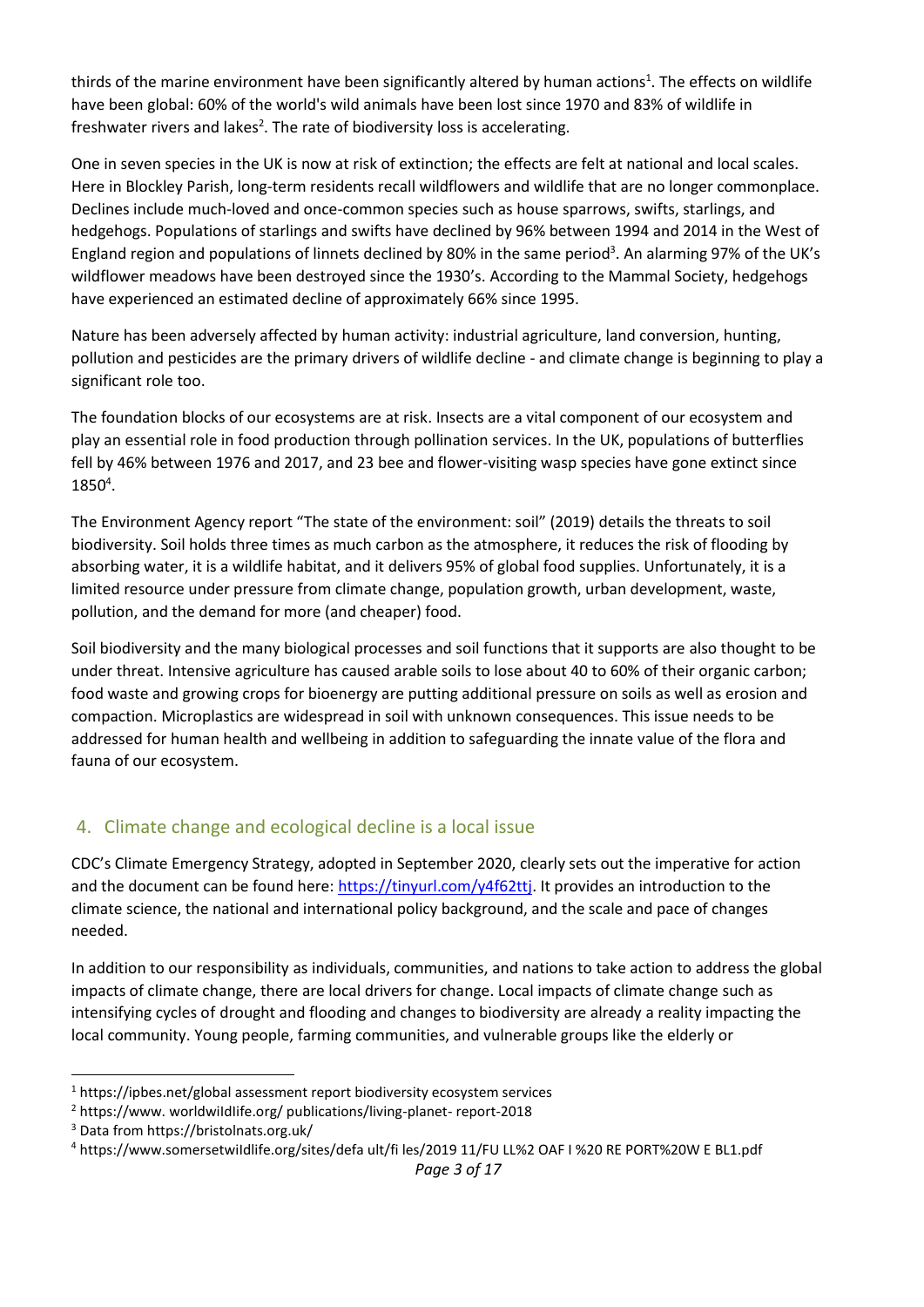economically disadvantaged, are likely to be disproportionally impacted by local impacts such as flooding or national policy changes as they face, for example, increased insurance premiums, localised decreases in house prices, decreased farming yields, fuel and food poverty, and increased essential travel costs as a result of carbon taxes.

Ecosystem Services provide us with a wide range of goods and services that support our economic and social wellbeing. These include essentials such as food, fresh water and clean air, but also less obvious services such as protection from natural disasters, regulation of our climate, and purification of our water or pollination of our crops. Biodiversity also provides important cultural services, enriching our lives.

The DEFRA Biodiversity Strategy (2020) sets out the current situation: the UK's ecosystems are currently delivering some services well, but others are still in long-term decline. 30% of the services we get from the UK's ecosystems are in decline and population growth and climate change are likely to increase pressures on ecosystem services in future.

#### <span id="page-3-0"></span>5. The role of local councils and their potential levers of influence

There are clear 'Change Targets' that we must achieve as a society to reach a zero-carbon economy between 2030 and 2050 (necessary if we are to avoid the worst impacts of climate change). BPC need to use our levers of influence to work towards these targets, wherever possible. The change targets are identified are as follows:

| <b>Change Target 1</b><br>Hugely reduced energy<br>demand from all buildings<br>including heritage assets              | <b>Change Target 2</b><br>Smarter & more flexible<br>management of energy<br>demand, including storage                                                | <b>Change Target 3</b><br>Decarbonised power<br>generation                                          | <b>Change Target 4</b><br>Decarbonised heat delivery                                                                     |
|------------------------------------------------------------------------------------------------------------------------|-------------------------------------------------------------------------------------------------------------------------------------------------------|-----------------------------------------------------------------------------------------------------|--------------------------------------------------------------------------------------------------------------------------|
|                                                                                                                        |                                                                                                                                                       |                                                                                                     | <b>Change Target 8</b>                                                                                                   |
| <b>Change Target 5</b><br>Reduced private car travel<br>and a comparable increase<br>in active and public<br>transport | <b>Change Target 6</b><br>A complete shift to electric<br>vehicles (& an end to petrol<br>and diesel cars & vans)                                     | <b>Change Target 7</b><br>Massively reduced air travel,<br>particularly among frequent<br>fliers    | New buildings and<br>developments that achieve<br>net zero emissions,<br>including associated new<br>transport           |
|                                                                                                                        |                                                                                                                                                       |                                                                                                     |                                                                                                                          |
| <b>Change Target 9</b><br>Hugely altered consumption<br>patterns, buying less and re-<br>using/repairing more          | <b>Change Target 10</b><br>Greatly increased recycling<br>rates to achieve a circular<br>economy model, taking<br>plastics out of the waste<br>stream | <b>Change Target 11</b><br>Altered dietary patterns and<br>reduced food waste                       | <b>Change Target 12</b><br>Widely adopted agricultural<br>practices that reduce<br>emissions and increase soil<br>carbon |
|                                                                                                                        |                                                                                                                                                       |                                                                                                     |                                                                                                                          |
|                                                                                                                        |                                                                                                                                                       | <b>Change Target 13</b><br>Widespread, actively<br>managed and planned<br>carbon storage strategies |                                                                                                                          |

**Figure 1:** Change targets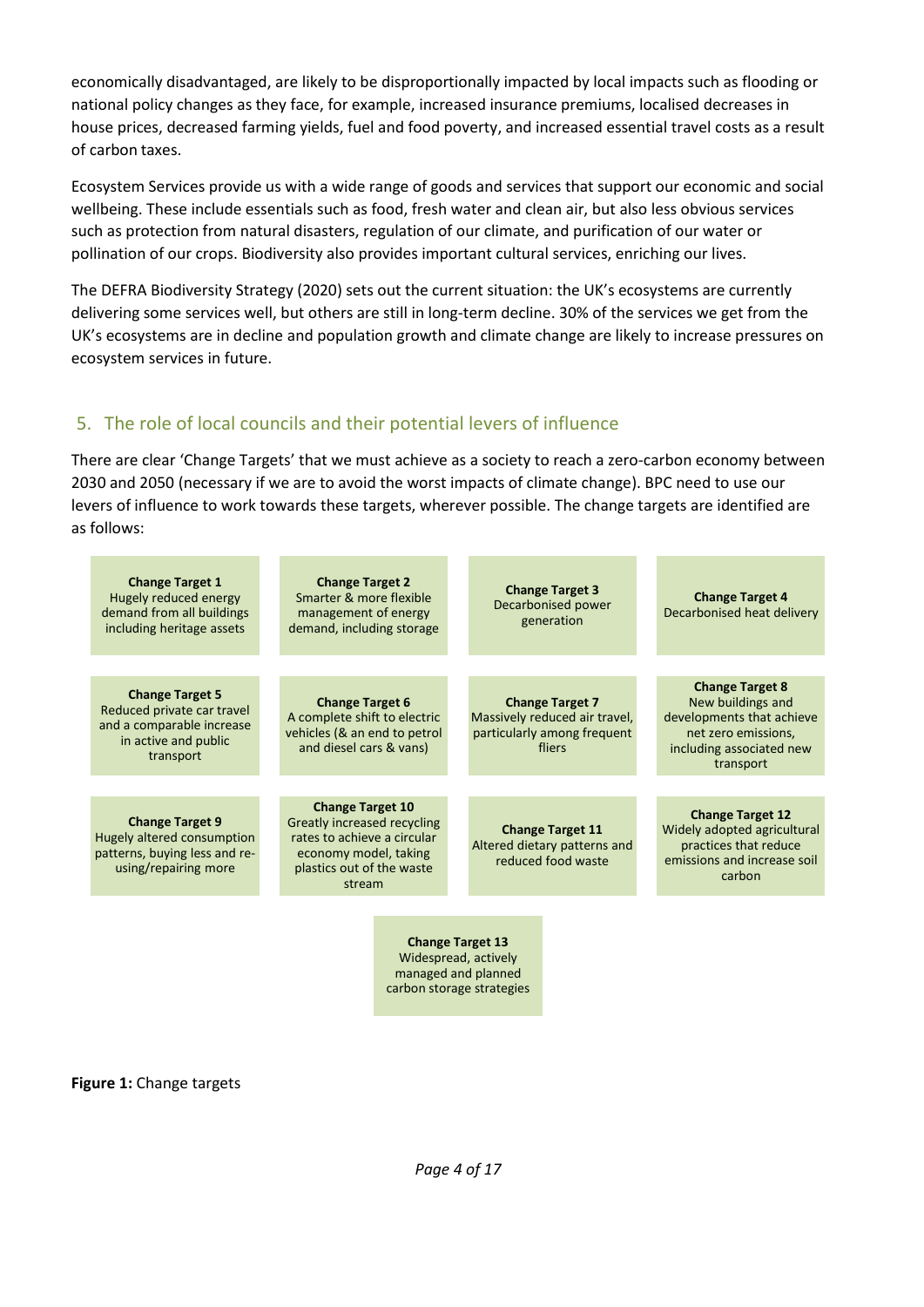The spheres of influence potentially available to Town and Parish Councils are summarised in Figure 2 below. BPC have limited opportunities for action with regards to direct control, and procurement and commissioning but can take action around place-shaping, showcasing, convening and engaging.



**Figure 2:** Spheres of influence available to Town and Parish Councils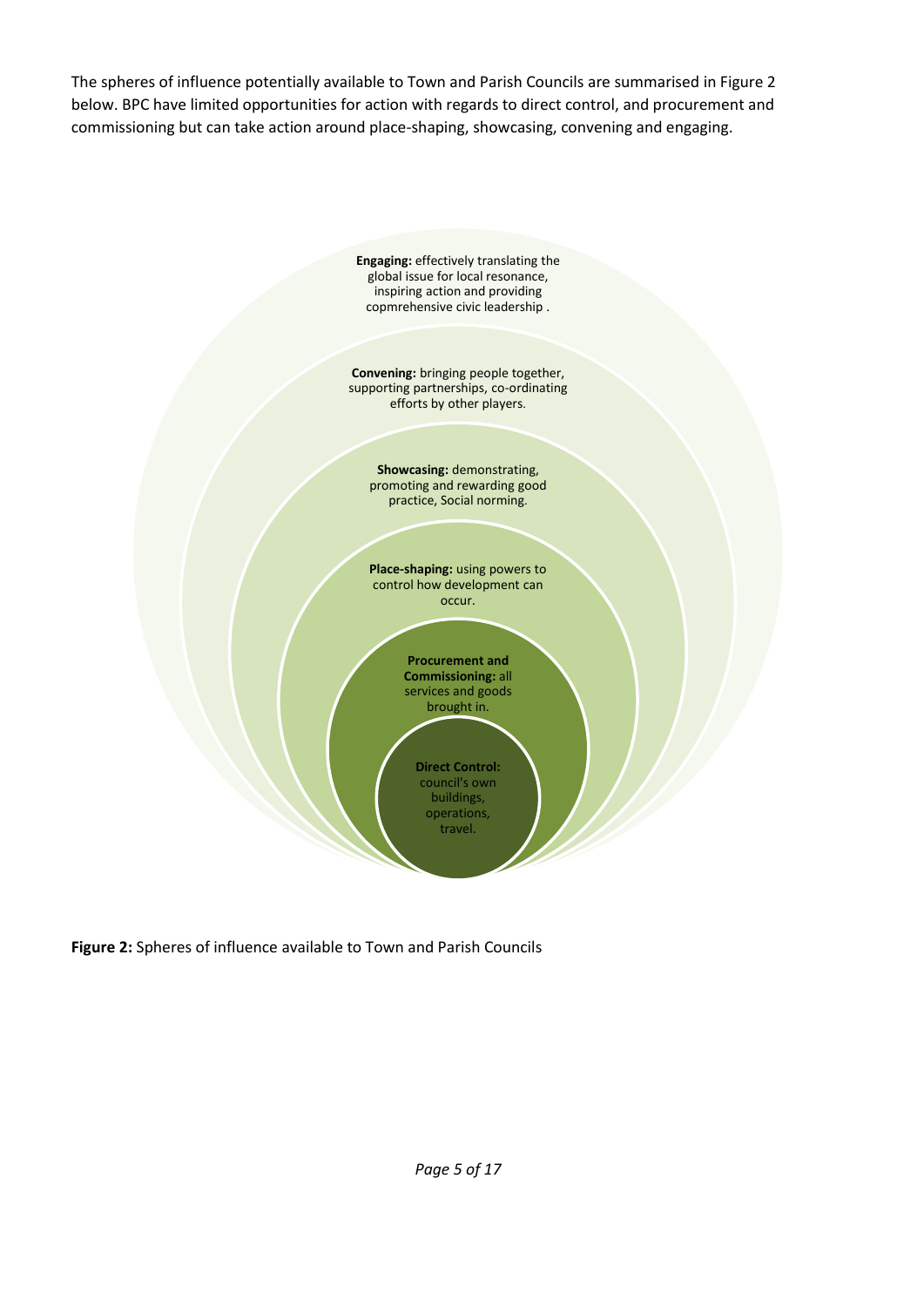#### <span id="page-5-0"></span>6. BPC's Climate and Ecological Emergency Declaration of 18/02/21

In February 2021, Blockley Parish Council declared a Climate and Ecological Emergency, noting that:

- *The global position on climate change is clear: the world has already reached around 1°C of post-industrial warming; extreme weather events happening now can be attributed with confidence to warming at this scale, and the impacts of climate breakdown are already causing serious damage around the world.*
- *In a business-as-usual world, reaching global warming of 4°C by 2100, significant and systemic impacts will occur, against which the effect of adaptation actions will be limited. The UK faces damaging local impacts related to extreme heat, water shortages, sea level rise, and global impacts such as food price shocks and greatly increased migratory pressures.*
- *The Intergovernmental Panel on Climate Change's 1.5°C special report (2018) demonstrates that, with ambitious action, limiting climate change impacts to 1.5°C may still be possible.*
- *All governments (national, regional and local) have a duty to act, and to lead change on the ground. The urgency of the situation is such that local governments that recognise this, must not wait for their national governments to change their policies.*
- *Strong policies to cut emissions will have a wide range of associated health, wellbeing and economic benefits that will improve the quality of life for our residents.*
- *It is no longer adequate to think of biodiversity losses as a potential future threat but rather it must now be treated as a real and present issue that needs addressing to avoid mass extinctions and irreversible changes to the provision of ecosystem services.*

#### *Council therefore commits to:*

- *1. Declare a 'Climate and Ecological Emergency' that requires urgent andcomprehensive action.*
- *2. Establish and support an Environmental Sustainability Committee*
- *3. Produce, in collaboration with the wider community, a Climate and Ecological Emergency Action Plan.*
- *4. Embed Climate and Ecological emergency considerations in all work areas and decision-making processes.*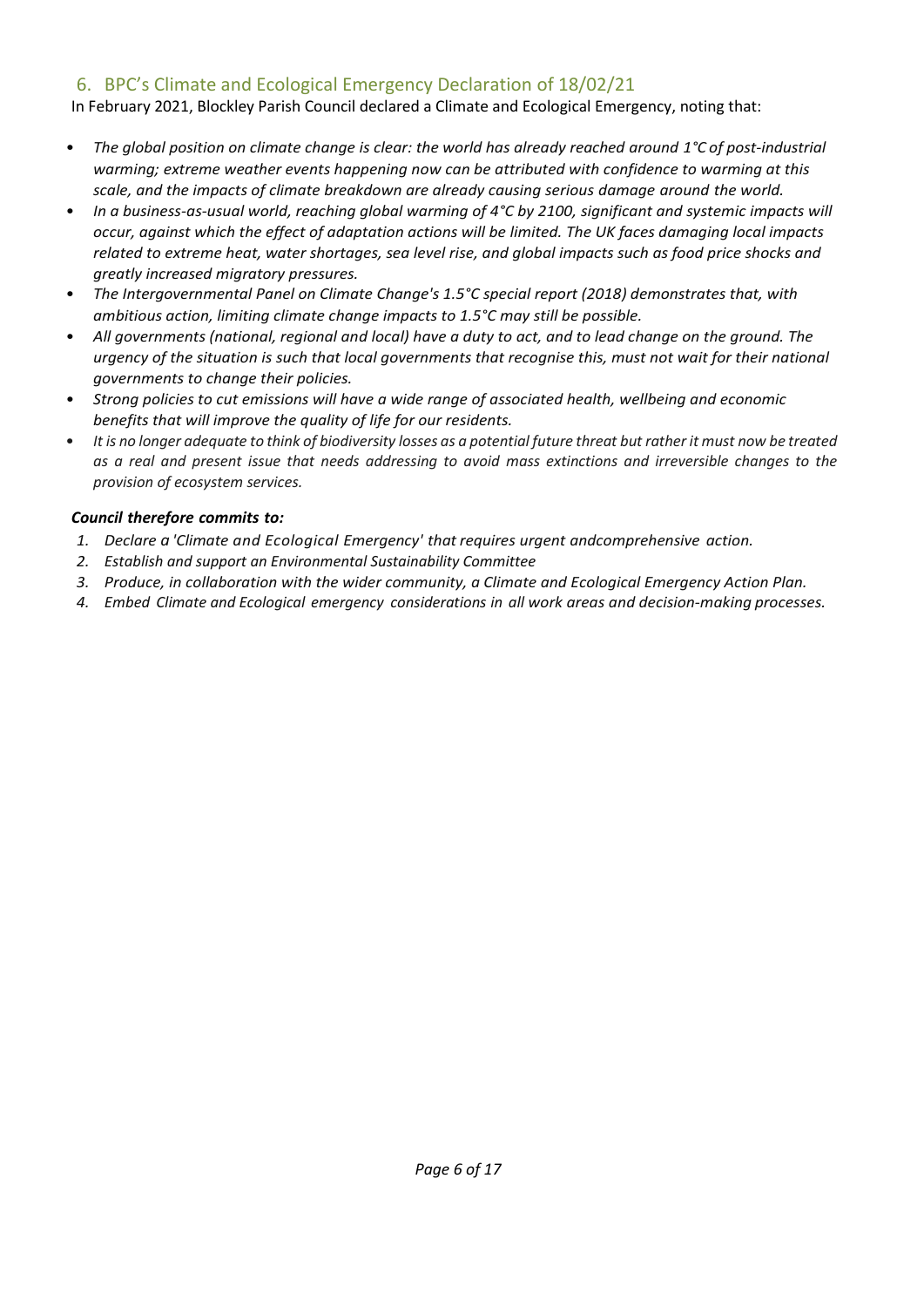#### 7. Climate Actions

|  |  | Table 1 sets out the actions Blockley Parish Council proposes to take in relation to the Climate Emergency. |
|--|--|-------------------------------------------------------------------------------------------------------------|
|--|--|-------------------------------------------------------------------------------------------------------------|

| Action<br>number | Action                                                                | Why is this important?                                                                                                           | What does success look like?                                                               | Time frame to complete first step(s)                                                     |
|------------------|-----------------------------------------------------------------------|----------------------------------------------------------------------------------------------------------------------------------|--------------------------------------------------------------------------------------------|------------------------------------------------------------------------------------------|
|                  | <b>Ensure that the Climate</b>                                        | To ensure that BPC decisions and actions do not have a                                                                           | Climate change considerations are<br>incorporated into BPC policies.                       | Ongoing but any additions to existing policies                                           |
| C1               | Emergency is embedded in all                                          | negative impact on the climate and that opportunities to                                                                         | Environmental sustainability features as a<br>regular agenda item at monthly BPC meetings. | to be incorporated at the Annual Meeting,                                                |
|                  | work areas and decision-<br>making processes.                         | reduce carbon emissions within the Parish are exploited<br>wherever possible.                                                    | Annual review of ESWG activities and the                                                   | May 2022. Climate and Ecological Action Plan<br>to be adopted by Nov 2022.               |
|                  |                                                                       |                                                                                                                                  | Climate and Ecological Action Plan, once<br>adopted.                                       |                                                                                          |
|                  |                                                                       | There may be simple ways to reduce BPC's carbon footprint by                                                                     | Identify where 'business as usual' could be                                                |                                                                                          |
| C <sub>2</sub>   | <b>Review of Council</b>                                              | introducing small changes to the way we work. The use of file<br>sharing has already been identified as an opportunity which     | conducted in a way that reduces carbon<br>emissions. This could include switching bank     | Review of any practices that could be adjusted<br>to be completed by May 2022 and agreed |
|                  | procurement and practices.                                            | will also improve the efficiency of BPC work. This is currently<br>being implemented (September 2021).                           | accounts, supporting councillors to make the<br>most of file-sharing etc.                  | changes implemented by Nov 2022.                                                         |
|                  | Take an active role in tackling                                       |                                                                                                                                  | Support/promote CDC and other partner                                                      |                                                                                          |
|                  | the Climate Emergency in the<br>Parish, working with,                 | BPC can use its local knowledge and trusted voice to support                                                                     | initiatives.                                                                               |                                                                                          |
| C <sub>3</sub>   | influencing and inspiring                                             | partners working to tackle climate change and help normalise<br>the need to strive for net zero or zero emissions <sup>6</sup> . | Connect with other parish councils to support                                              | Ongoing as opportunities arise.                                                          |
|                  | partners across the Parish to<br>work towards net zero <sup>5</sup> . |                                                                                                                                  | the creation and implementation of climate<br>and ecological action plans.                 |                                                                                          |
|                  | Respond to consultations, and                                         |                                                                                                                                  | Consistently responding to CDC/GCC                                                         |                                                                                          |
|                  | support/promote<br>Gloucestershire County                             |                                                                                                                                  | consultations and other feedback requests<br>with climate change considerations            |                                                                                          |
|                  | <b>Council and Cotswold District</b>                                  | Using our role as a consultee, BPC can seek strong policies that                                                                 | incorporated in responses.                                                                 |                                                                                          |
| C <sub>4</sub>   | Council policies that address                                         | address the Climate Emergency.                                                                                                   |                                                                                            | Ongoing as opportunities arise.                                                          |
|                  | the Climate Emergency and                                             |                                                                                                                                  | Consistently signposting parishioners to                                                   |                                                                                          |
|                  | nature recovery (e.g. updating                                        |                                                                                                                                  | CDC/GCC consultations relevant to climate                                                  |                                                                                          |
|                  | the Cotswold Design Guide).                                           |                                                                                                                                  | change.                                                                                    |                                                                                          |

<span id="page-6-0"></span><sup>&</sup>lt;sup>5</sup> Net zero refers to a state in which the greenhouse gases going into the atmosphere are balanced by removal out of the atmosphere. The term net zero is important because – for CO2 at least – this is the state at which global warming stops.

 $^6$  No greenhouse gas emissions are attributable to an actor's activities across all scopes. Under this definition, no offsets or balancing of residual emissions with removals are used.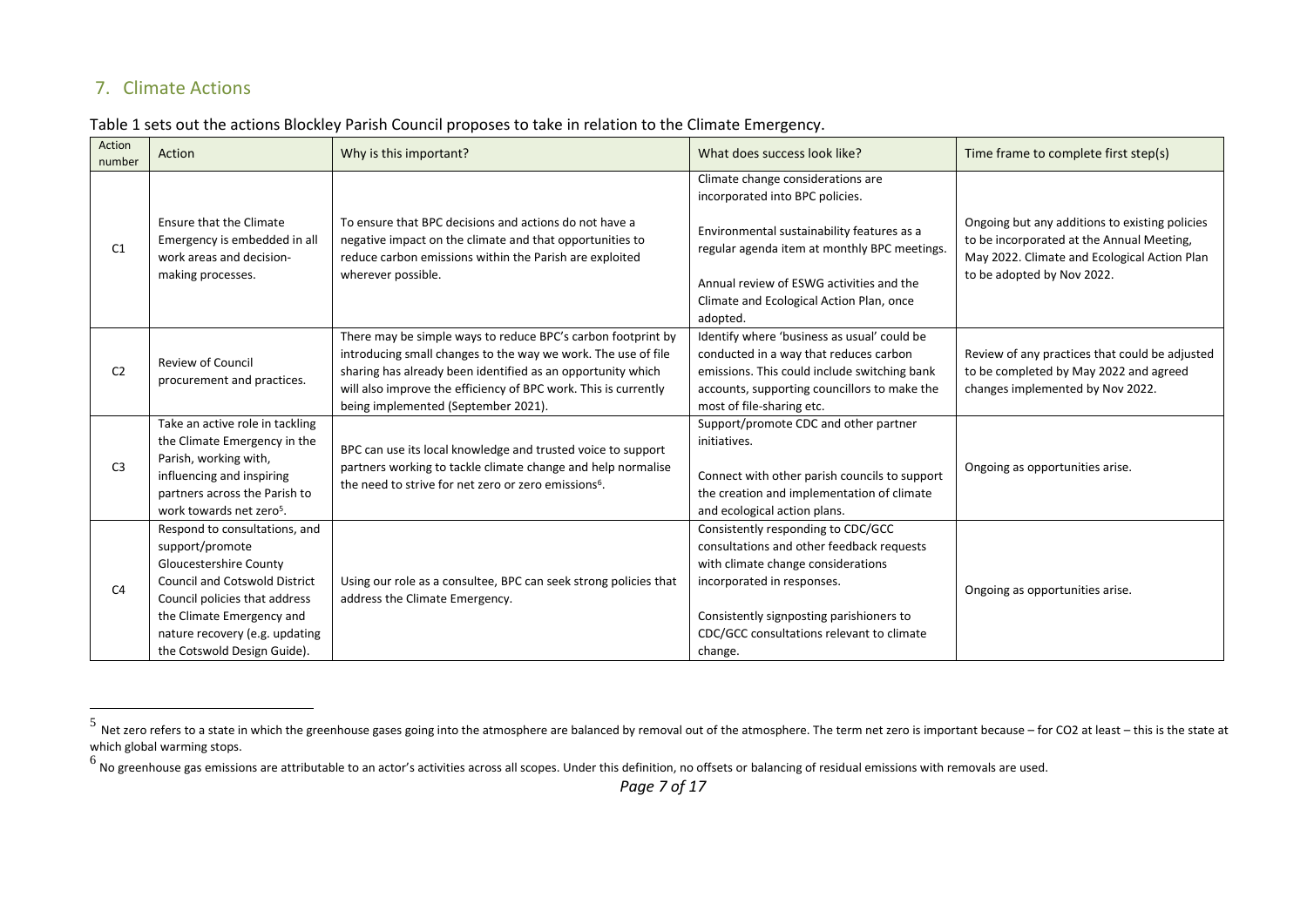| Action<br>number | Action                                                                                                                                                                                                                                                                                                                                                                                                                                                                                                                                           | Why is this important?                                                                                                                                                                                                                                                                                                               | What does success look like?                                                                                                                                                                                                                                                                   | Time frame to complete first step(s)                                                              |
|------------------|--------------------------------------------------------------------------------------------------------------------------------------------------------------------------------------------------------------------------------------------------------------------------------------------------------------------------------------------------------------------------------------------------------------------------------------------------------------------------------------------------------------------------------------------------|--------------------------------------------------------------------------------------------------------------------------------------------------------------------------------------------------------------------------------------------------------------------------------------------------------------------------------------|------------------------------------------------------------------------------------------------------------------------------------------------------------------------------------------------------------------------------------------------------------------------------------------------|---------------------------------------------------------------------------------------------------|
| C <sub>5</sub>   | Use our role as a consultee to<br>the local planning authority to<br>seek strong policies in the<br>Local Plan requiring the<br>highest possible standards of<br>energy efficiency for new<br>housing and other buildings.<br>Sites allocated for new<br>housing should also be<br>accessible by walking, cycling<br>and public transport (and<br>avoid loss of local nature sites<br>and green spaces).                                                                                                                                         | It's essential that new housing and buildings are energy<br>efficient to meet existing carbon targets. Consideration at the<br>design and planning stages will also protect residents from the<br>need for expensive retrofits in the future.                                                                                        | Respond to consultations expressing<br>support for strong policies in the Local<br>Plan, requiring the highest possible<br>standards of energy efficiency for new<br>housing and other buildings.                                                                                              | Ongoing as opportunities arise                                                                    |
| C <sub>6</sub>   | Use our communication<br>channels e.g. noticeboards,<br>website and social media to<br>support and promote<br>initiatives led by national and<br>regional organisations<br>(including Gloucestershire<br>County Council and Cotswold<br>District Council) that address<br>the Climate Emergency and<br>signpost parishioners to<br>resources that support a<br>transition to net zero or zero<br>carbon lifestyles (e.g.<br>accredited businesses, local<br>organic options, organisations<br>with expertise e.g. Energy<br>Savings Trust etc.). | BPC lacks resources to offer one to one support to<br>parishioners wishing to explore and implement lifestyle<br>changes but could use our trusted ESWG voice to share<br>national and regional opportunities and signpost to other<br>sources of information; helping to normalise behaviour change<br>and to support parishioners. | Creation of an ESWG page on BPC website<br>that signposts relevant opportunities and<br>campaigns.<br>Creation of an ESWG mailing list to share<br>news and information monthly.<br>Signposting relevant initiatives to<br>parishioners via the BPC social media<br>channels and noticeboards. | Signposting ongoing.<br>Creation of a web page and mailing list to be<br>completed by April 2022. |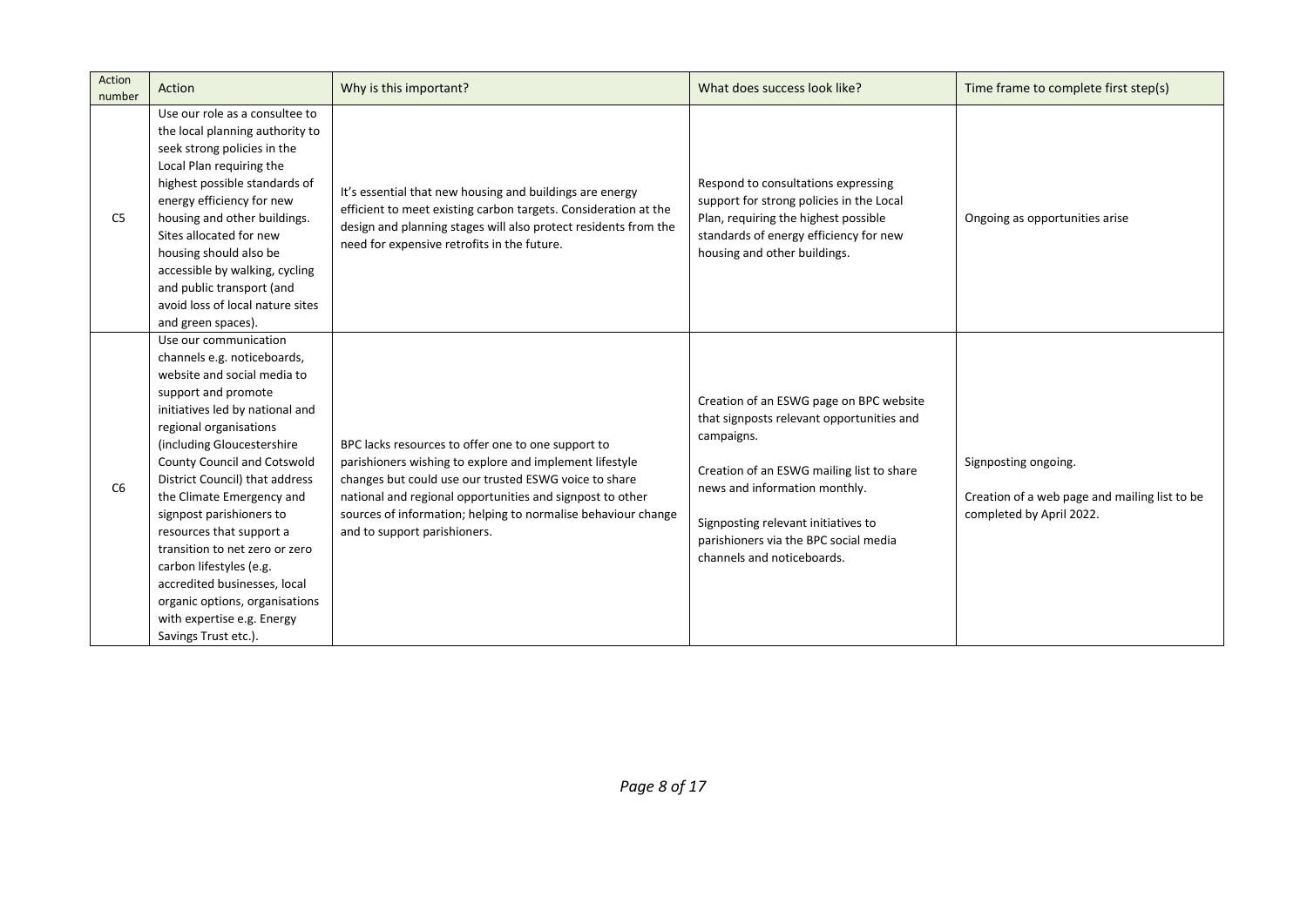| Action<br>number | Action                                                                                                                                                                                                              | Why is this important?                                                                                                                                                                                                                                                                                                                                                                                                                                                                                                                                                                                                                                                                                                                                                                                                                                                                                                                        | What does success look like?                                                                                                                                                                                                                                                                          | Time frame to complete first step(s)                                                                                                                                                                                                                                                                                 |
|------------------|---------------------------------------------------------------------------------------------------------------------------------------------------------------------------------------------------------------------|-----------------------------------------------------------------------------------------------------------------------------------------------------------------------------------------------------------------------------------------------------------------------------------------------------------------------------------------------------------------------------------------------------------------------------------------------------------------------------------------------------------------------------------------------------------------------------------------------------------------------------------------------------------------------------------------------------------------------------------------------------------------------------------------------------------------------------------------------------------------------------------------------------------------------------------------------|-------------------------------------------------------------------------------------------------------------------------------------------------------------------------------------------------------------------------------------------------------------------------------------------------------|----------------------------------------------------------------------------------------------------------------------------------------------------------------------------------------------------------------------------------------------------------------------------------------------------------------------|
| C <sub>7</sub>   | Signpost residents to<br>resources supporting low-<br>carbon, energy-saving retrofit<br>of existing houses.                                                                                                         | Reducing the energy consumption of the existing housing<br>stock is central to the achievement of emissions reduction, but<br>it will be difficult and will cost money. BPC can promote<br>schemes and reliable sources of information to support<br>residents. E.g. support to access the government schemes.                                                                                                                                                                                                                                                                                                                                                                                                                                                                                                                                                                                                                                | Creation of an ESWG page on BPC website<br>that signposts relevant retrofit<br>opportunities and support.<br>Creation of an ESWG mailing list to share<br>news and information monthly.<br>Signposting relevant initiatives to<br>parishioners via the BPC social media<br>channels and noticeboards. | Signposting ongoing.<br>Creation of a web page and mailing list to be<br>completed by April 2022.                                                                                                                                                                                                                    |
| C8               | Seek and exploit funding<br>opportunities to implement<br>measures to address the<br>Climate Emergency, including<br>through developer<br>contributions, particularly<br>where co-benefits have been<br>identified. | Increasingly, grants and funding opportunities are available to<br>address the climate emergency and BPC could access funding<br>streams (either directly or partnering with other groups and<br>organisations) when suitable projects are identified.                                                                                                                                                                                                                                                                                                                                                                                                                                                                                                                                                                                                                                                                                        | Identification of one or more suitable<br>projects and initiation of a funding<br>application(s) to support them.                                                                                                                                                                                     | Potential project list completed by May 2022<br>with funding applications in process by<br>September 2022.                                                                                                                                                                                                           |
| C <sub>9</sub>   | Creation of EV charging points<br>for residents and visitors.                                                                                                                                                       | The move to electric vehicles is an essential part of<br>decarbonising road transport, alongside the equally important<br>change to active travel (cycling and walking). Many<br>parishioners do not have access to off-street parking suitable<br>for installing an EV charge point. This necessitates the<br>provision of on-street charging if these residents are not to be<br>disadvantaged in the move to electric vehicles. Whilst<br>decisions about direct investment in on-street charging<br>infrastructure are the responsibility of Gloucestershire County<br>Council (the highways authority), there is a role for parish and<br>town councils (as well as CDC) in identifying areas of greatest<br>need for on-street EV charging, as well as identifying locations<br>where parish council or community land and buildings may be<br>suitable for EV charging. One possibility for BPC could be St<br>George's Hall car park. | At least 2 EV charging points located in the<br>Parish. Possibly St Georges Hall car park.<br>On street vehicle charging, where possible.<br>Sharing examples of successful resident EV<br>charge point share schemes.                                                                                | Seek support from the Energy Savings Trust on<br>St Georges' Hall proposal by December 2021.<br>Discuss plans for on-street charging points<br>with GCC January 2022.<br>Research EV charge point sharing schemes by<br>December 2021.<br>Installation of 2 or more EV charging points in<br>the Parish by May 2022. |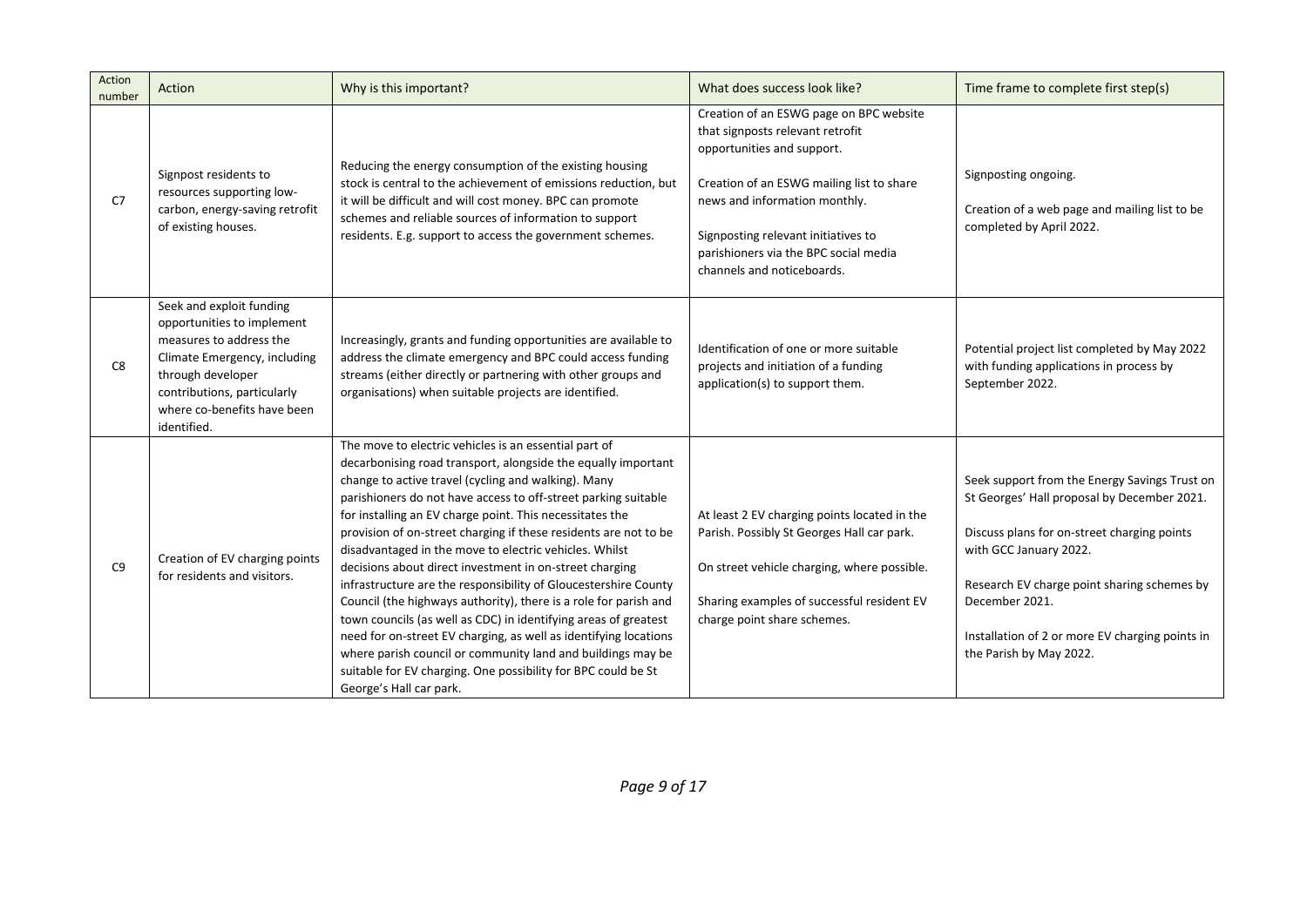| Action<br>number | Action                                                                                                                                                                                                                                                                  | Why is this important?                                                                                                                                                                                                                                                                                                                                                                                                                                                                                                                                                                                                                                                                                                                                                                                                                                                                                                                                                                                                       | What does success look like?                                                                                                                                                                                                                                                                                        | Time frame to complete first step(s)                                                                                                                                                                 |
|------------------|-------------------------------------------------------------------------------------------------------------------------------------------------------------------------------------------------------------------------------------------------------------------------|------------------------------------------------------------------------------------------------------------------------------------------------------------------------------------------------------------------------------------------------------------------------------------------------------------------------------------------------------------------------------------------------------------------------------------------------------------------------------------------------------------------------------------------------------------------------------------------------------------------------------------------------------------------------------------------------------------------------------------------------------------------------------------------------------------------------------------------------------------------------------------------------------------------------------------------------------------------------------------------------------------------------------|---------------------------------------------------------------------------------------------------------------------------------------------------------------------------------------------------------------------------------------------------------------------------------------------------------------------|------------------------------------------------------------------------------------------------------------------------------------------------------------------------------------------------------|
| C10              | Promote<br>tree/woodland/hedgerow<br>planting and re-wilding in the<br>right places and with the right<br>species to maximise wildlife<br>value, carbon sequestration<br>and other benefits, in line<br>with the Gloucestershire Local<br>Nature Partnership strategy7. | In addition to the ecological benefits of planting trees (in the<br>right places), the trees sequester carbon and can, in some<br>instances, mitigate climate change impacts e.g. flooding.                                                                                                                                                                                                                                                                                                                                                                                                                                                                                                                                                                                                                                                                                                                                                                                                                                  | Identify and publicise initiatives and grants<br>to aid purchase of suitable<br>trees/hedgerows.<br>ESWG and volunteers to provide practical<br>support with tree/hedgerow planting.<br>Support and publicise events organised by<br>community groups that wish to plant trees<br>or promote the planting of trees. | Research current opportunities for free or<br>low-cost trees and share via BPC<br>communication channels by May 2022.<br>ESWG to organise at least one community<br>group planting by November 2022. |
| C11              | Facilitate bulk switching of<br>electricity supply to 100%<br>'true renewable' tariffs.                                                                                                                                                                                 | Local Authorities have successfully run bulk switching<br>campaigns in the past, in various locations. The aim has<br>generally been to save residents money by overcoming market<br>inertia and moving residents to the cheapest available tariff<br>that nonetheless has good customer service. Bulk switching<br>campaigns have generally been aimed at 'fuel poor'<br>households and have not focused on the 'green credentials' of<br>suppliers, and have not tried to demystify the complex,<br>significant differences between electricity supply offers which<br>are all labelled as 'green' or '100% renewable'. There is an<br>opportunity for BPC, to collaborate with interested parish and<br>town councils and other organisations concerned to take<br>practical action on the climate, to objectively identify<br>electricity supply tariffs that make a meaningful difference to<br>the speed of investment in renewable generation, and to<br>promote the uptake of those supply offers across the parish. | Bulk switching partners and opportunities<br>identified and offered/trialled with BPC<br>residents.                                                                                                                                                                                                                 | Bulk switch trialled by November 2022.                                                                                                                                                               |

<sup>7</sup> https://www.gloucestershirenature.org.uk/our-strategy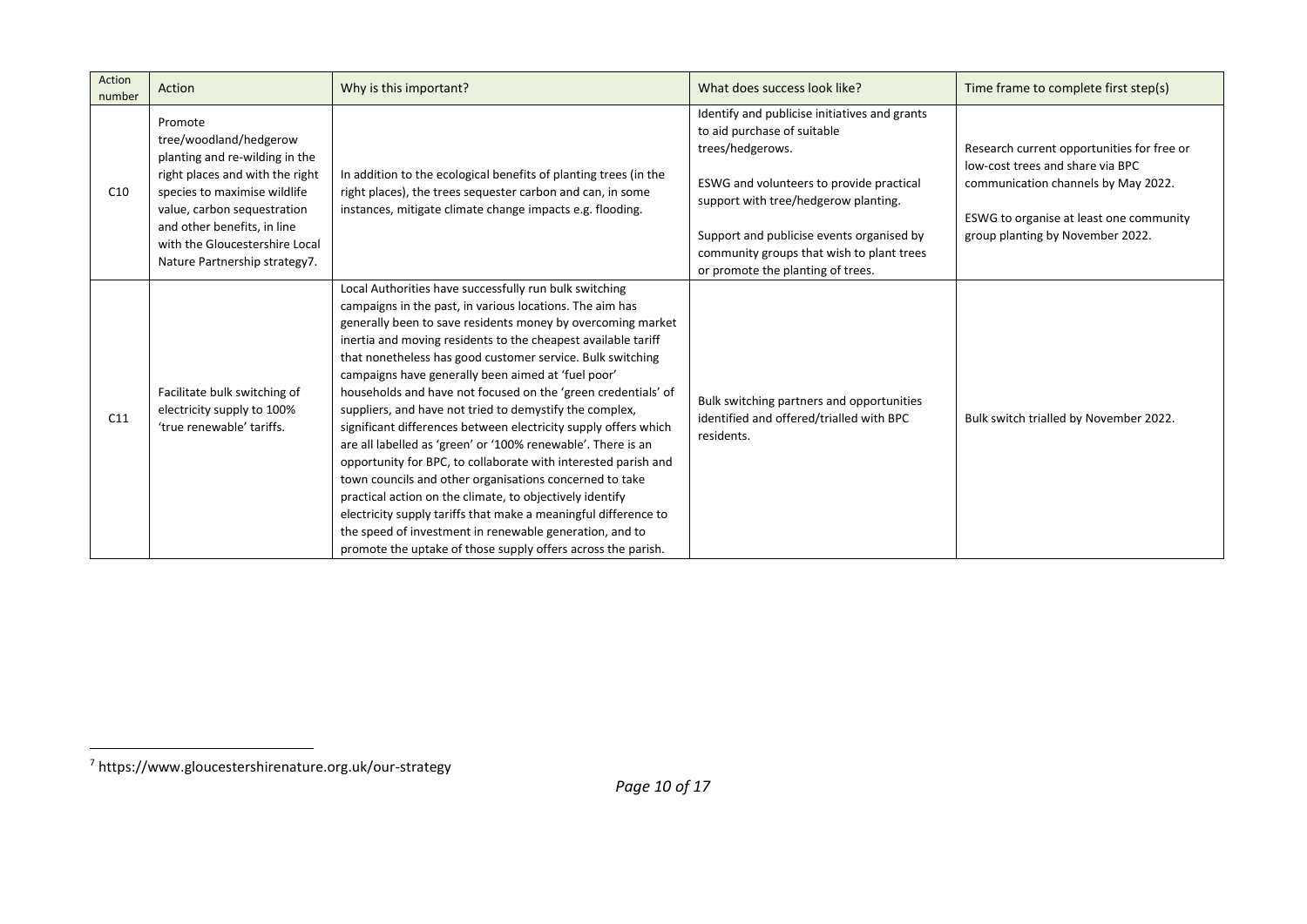| Action<br>number | Action                                                               | Why is this important?                                                                                                                                                                                                                                                                                                                                                                                                                                                                                                                                                                                                                                                                                                                                                                                                                                                                            | What does success look like?                                                                                                                                                                                         | Time frame to complete first step(s)                                                                                                                                                         |
|------------------|----------------------------------------------------------------------|---------------------------------------------------------------------------------------------------------------------------------------------------------------------------------------------------------------------------------------------------------------------------------------------------------------------------------------------------------------------------------------------------------------------------------------------------------------------------------------------------------------------------------------------------------------------------------------------------------------------------------------------------------------------------------------------------------------------------------------------------------------------------------------------------------------------------------------------------------------------------------------------------|----------------------------------------------------------------------------------------------------------------------------------------------------------------------------------------------------------------------|----------------------------------------------------------------------------------------------------------------------------------------------------------------------------------------------|
| C12              | Support groups seeking to<br>establish Community Energy<br>projects. | Community energy businesses have been formed in many parts<br>of the country and have successfully raised capital from both<br>local residents (often in the form of 'community shares') as<br>well as commercial sources, to invest in new renewable energy<br>generation, from solar PV on school roofs to large ground-<br>mounted solar farms to wind and hydro power. Community<br>energy businesses are typically a form of co-operative which<br>are not-for-profit distribution and democratically governed.<br>Investments have paid interest to community investors and<br>often provided valuable sums to local social causes. There is a<br>role for BPC, in supporting community renewable generation<br>by actively seeking opportunities on land and buildings, for the<br>installation of new renewable energy technologies and<br>promoting any scheme that becomes established. | Facilitate the identification of one or more<br>potential community energy projects and<br>explore feasibility.                                                                                                      | Identify one or more potential community<br>energy projects or partners by November<br>2022.                                                                                                 |
| C13              | Support the creation of car<br>clubs or lift sharing schemes.        | By convening local businesses and car-sharing schemes, such as<br>the social enterprise Liftshare, it's possible to help local people<br>reduce the carbon pollution from car use, save money and<br>foster new friendships. Lift-sharing may often be a solution for<br>people when public transport, cycling or walking to work isn't.<br>Car-sharing schemes for non-commuting journeys should also<br>be promoted and this could be promoted for Blockley School<br>children who do not live within walking distance of school,<br>helping alleviate traffic and parking issues associated with the<br>start and finish of the school day.                                                                                                                                                                                                                                                    | Facilitate a trial car-sharing group or<br>scheme.                                                                                                                                                                   | Assess interest and identify opportunities or<br>example schemes by May 2022 and trial a<br>scheme by Nov 2022.                                                                              |
| C14              | Encourage and enable<br>cycling/walking                              | In addition to tackling carbon emissions from travel, active<br>travel provides health and wellbeing benefits for parishioners.                                                                                                                                                                                                                                                                                                                                                                                                                                                                                                                                                                                                                                                                                                                                                                   | Working with GCC and partners to<br>improve cycling/walking routes between<br>parish and neighbouring towns and<br>villages.<br>Promoting and signposting schemes to<br>support purchase of bikes or electric bikes. | Review of opportunities to improve cycling<br>routes completed by Nov 2022.<br>Review of existing schemes complete Dec<br>2021 and information added to ESWG website<br>pages by April 2022. |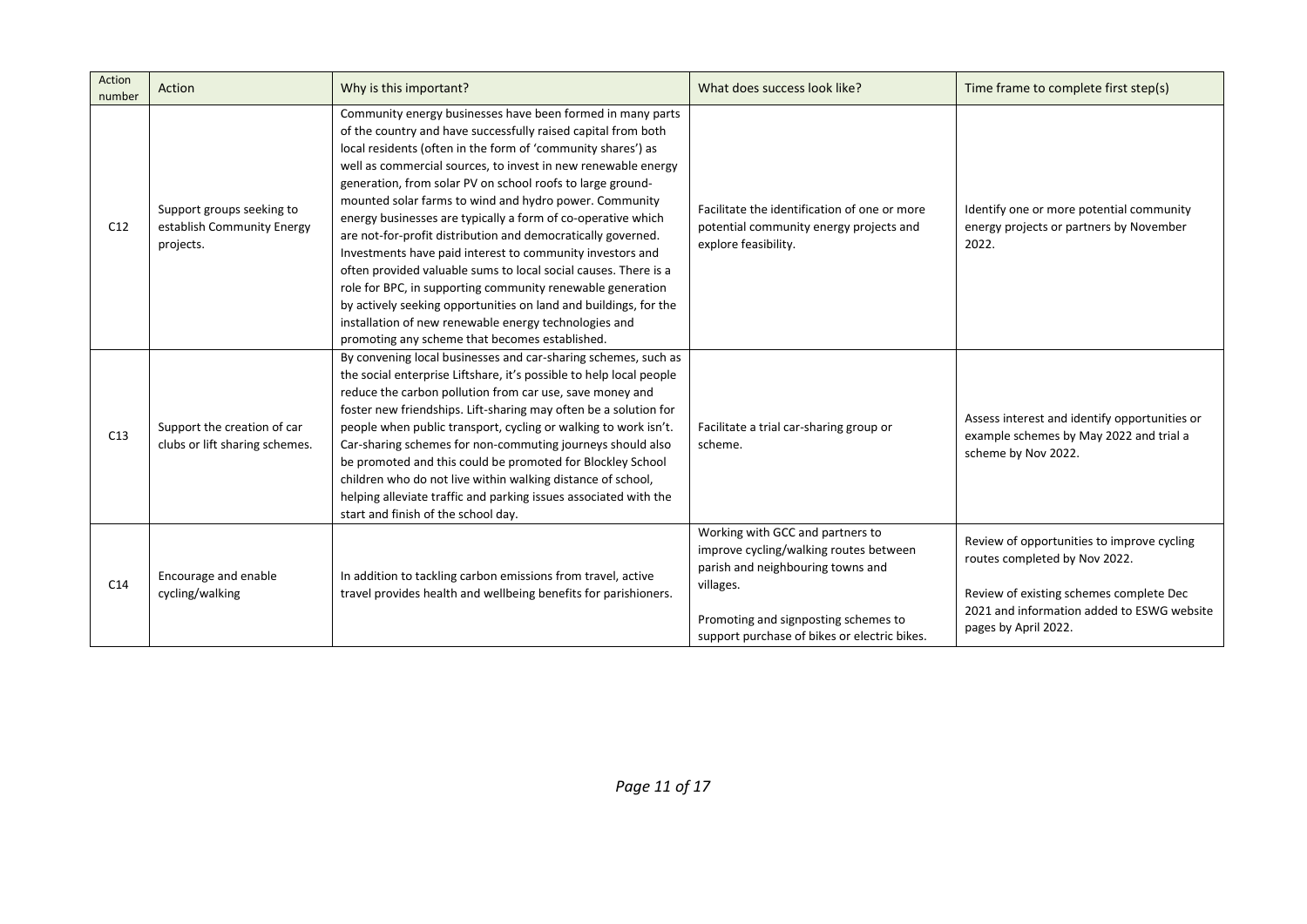| Action<br>number | Action                                                                                                                                                                                                                                                                                                                                                             | Why is this important?                                                                                                                                                                                                                                                                                                                                                                                                                                                                                                                                                                                                                                                                                                                                                                                                                | What does success look like?                                                                                                                                                                                                                                                                                                 | Time frame to complete first step(s)                                                                      |
|------------------|--------------------------------------------------------------------------------------------------------------------------------------------------------------------------------------------------------------------------------------------------------------------------------------------------------------------------------------------------------------------|---------------------------------------------------------------------------------------------------------------------------------------------------------------------------------------------------------------------------------------------------------------------------------------------------------------------------------------------------------------------------------------------------------------------------------------------------------------------------------------------------------------------------------------------------------------------------------------------------------------------------------------------------------------------------------------------------------------------------------------------------------------------------------------------------------------------------------------|------------------------------------------------------------------------------------------------------------------------------------------------------------------------------------------------------------------------------------------------------------------------------------------------------------------------------|-----------------------------------------------------------------------------------------------------------|
| C15              | Work with GCC, CDC and<br>other partners to improve<br>public transport for the<br>Parish.                                                                                                                                                                                                                                                                         | Transport is now the largest source of greenhouse gas<br>emissions in the UK and the emissions are rising. While<br>technical measures are necessary, they are not sufficient to<br>address the problem alone and climate scientists warn we<br>must make substantial changes to our behaviour, including<br>driving less. BPC has limited control over public transport but<br>could explore initiatives like an electric bus with app-based<br>ordering, to remove the need for private car ownership. This<br>could work in partnership with Moreton Town Council or<br>others and has the potential to support other BPC goals too:<br>improving public transport in the Parish would reduce<br>isolation, improve access to services and open employment<br>opportunities for parishioners who don't drive cars, for<br>example. | Complete a feasibility study and<br>develop/provide input into a public<br>transport action plan.                                                                                                                                                                                                                            | Complete feasibility study by Nov 2022.                                                                   |
| C16              | Raise awareness of individual<br>and collective carbon<br>footprints.                                                                                                                                                                                                                                                                                              | There is a disconnect between a general interest in doing<br>"more" to address climate change and understanding our<br>individual impacts and what we need to do to reduce them to<br>meet targets. Much work has already been done to create<br>tools to help raise awareness and motivate behaviour change<br>and BPC could readily signpost residents to them and share our<br>collective impact.                                                                                                                                                                                                                                                                                                                                                                                                                                  | Utilise existing tools to estimate the<br>carbon footprint of the Parish.<br>Signpost tools to estimate household<br>carbon footprints.                                                                                                                                                                                      | Incorporate signposting into ESWG web page<br>by April 2022 and publish collective impact by<br>May 2022. |
| C17              | Support national and<br>regional organisations'<br>work with farmers and<br>other rural land managers<br>to support the move<br>towards lower carbon<br>emission farming and<br>other actions to mitigate<br>and adapt to climate<br>change (while at the same<br>time increasing natural<br>capital and providing<br>additional ecosystems<br>services benefits). | BPC lacks resources to support farmers and landowners<br>directly but could proactively develop relationships with<br>farmers and landowners and support/share examples of best<br>practice or success stories.                                                                                                                                                                                                                                                                                                                                                                                                                                                                                                                                                                                                                       | Share opportunities for parishioners to<br>support farming/land management<br>practices that increase natural capital and<br>provide additional ecosystems services<br>benefits within the Parish.<br>ESWG to convene events to share<br>knowledge and/or showcase local<br>examples of best practice or success<br>stories. | ESWG event by November 2022                                                                               |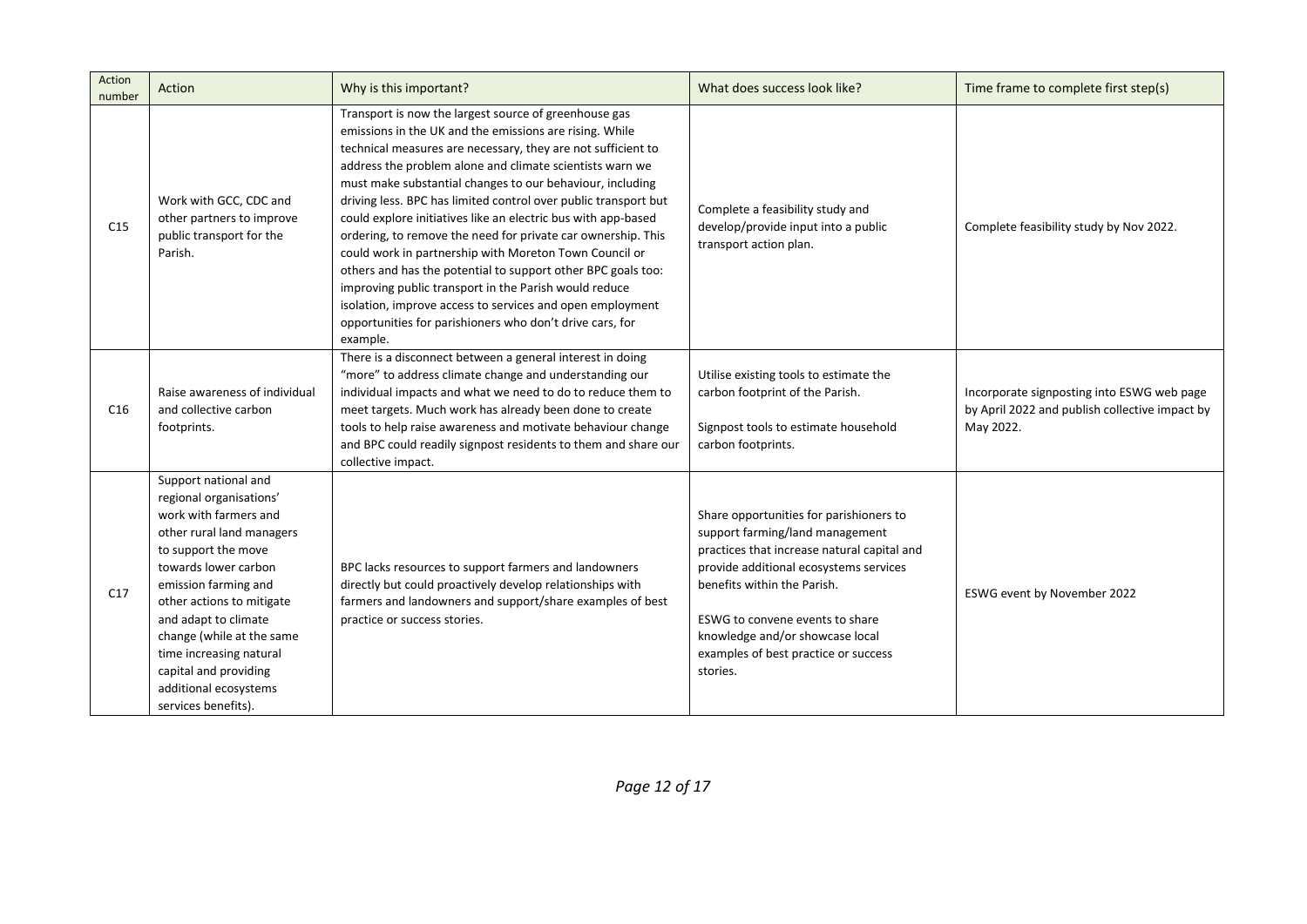## 8. Ecological Actions

#### Table 2 sets out the actions Blockley Parish Council proposes to take in relation to the Ecological Emergency.

<span id="page-12-0"></span>

| Action<br>number | Action                                                                                                                                                                                                                                                                                                                                                                                                                                                                                                                                                      | Why is this important?                                                                                                                                                                                                                                                               | What does success look like?                                                                                                                                                                                                                        | Time frame to complete first step(s)                                                                                                                       |
|------------------|-------------------------------------------------------------------------------------------------------------------------------------------------------------------------------------------------------------------------------------------------------------------------------------------------------------------------------------------------------------------------------------------------------------------------------------------------------------------------------------------------------------------------------------------------------------|--------------------------------------------------------------------------------------------------------------------------------------------------------------------------------------------------------------------------------------------------------------------------------------|-----------------------------------------------------------------------------------------------------------------------------------------------------------------------------------------------------------------------------------------------------|------------------------------------------------------------------------------------------------------------------------------------------------------------|
| E <sub>1</sub>   | Ensure that Ecological Emergency and nature<br>recovery considerations are embedded in all work<br>areas and decision-making processes.                                                                                                                                                                                                                                                                                                                                                                                                                     | To ensure that BPC decisions and actions<br>do not have a negative impact on<br>biodiversity and that opportunities to<br>benefit habitats and species within the<br>parish are exploited wherever possible.                                                                         | Environmental sustainability is incorporated<br>into BPC policies.<br>Environmental sustainability features as a<br>regular agenda item at monthly BPC meetings.<br>Annual review of ESWG activities and the<br>Climate and Ecological Action Plan. | Ongoing but any additions to existing policies<br>to be incorporated at the Annual Meeting,<br>May 2022.                                                   |
| E2               | Put ecological issues at the heart of the Council's<br>actions for the climate emergency and ensure that<br>opportunities to gain mutual benefits for both the<br>climate and the Ecological Emergencies are<br>maximised.                                                                                                                                                                                                                                                                                                                                  | To ensure any BPC actions to reduce<br>carbon emissions or support parishioners'<br>reduction of carbon emissions do not have<br>a negative impact on biodiversity and that<br>opportunities to gain mutual benefits<br>(climate and ecological) are maximised<br>wherever possible. | Adoption of Climate and Ecological<br>Emergency Action Plan in addition to<br>measures of success listed for E1.                                                                                                                                    | Adoption of Climate and Ecological Action<br>Plan in 2021.                                                                                                 |
| E <sub>3</sub>   | Take an active role on Ecological Emergency and<br>nature recovery in the Parish, working with,<br>influencing and inspiring partners across the<br>Parish to help deliver nature recovery. This<br>includes collaborating with the partner<br>organisations within the Gloucestershire Local<br>Nature Partnership, such as the Gloucestershire<br>Wildlife Trust, the Cotswolds Conservation Board,<br>the Woodland Trust, the National Trust, Natural<br>England, the Environment Agency and the<br>Gloucestershire Centre for Environmental<br>Records. | To ensure BPC draws on the available<br>expertise and support of established<br>organisations and optimises any BPC<br>efforts by working collaboratively with<br>other partners taking action in the district<br>and county.                                                        | Meeting with Gloucestershire Wildlife<br>Trust representatives in the Parish.<br>Identification of opportunities for<br>partnership working.                                                                                                        | Review GLNP plans and partnership activities<br>by November 2021.<br>Identification of partnership opportunities<br>ahead of budget meetings (early) 2022. |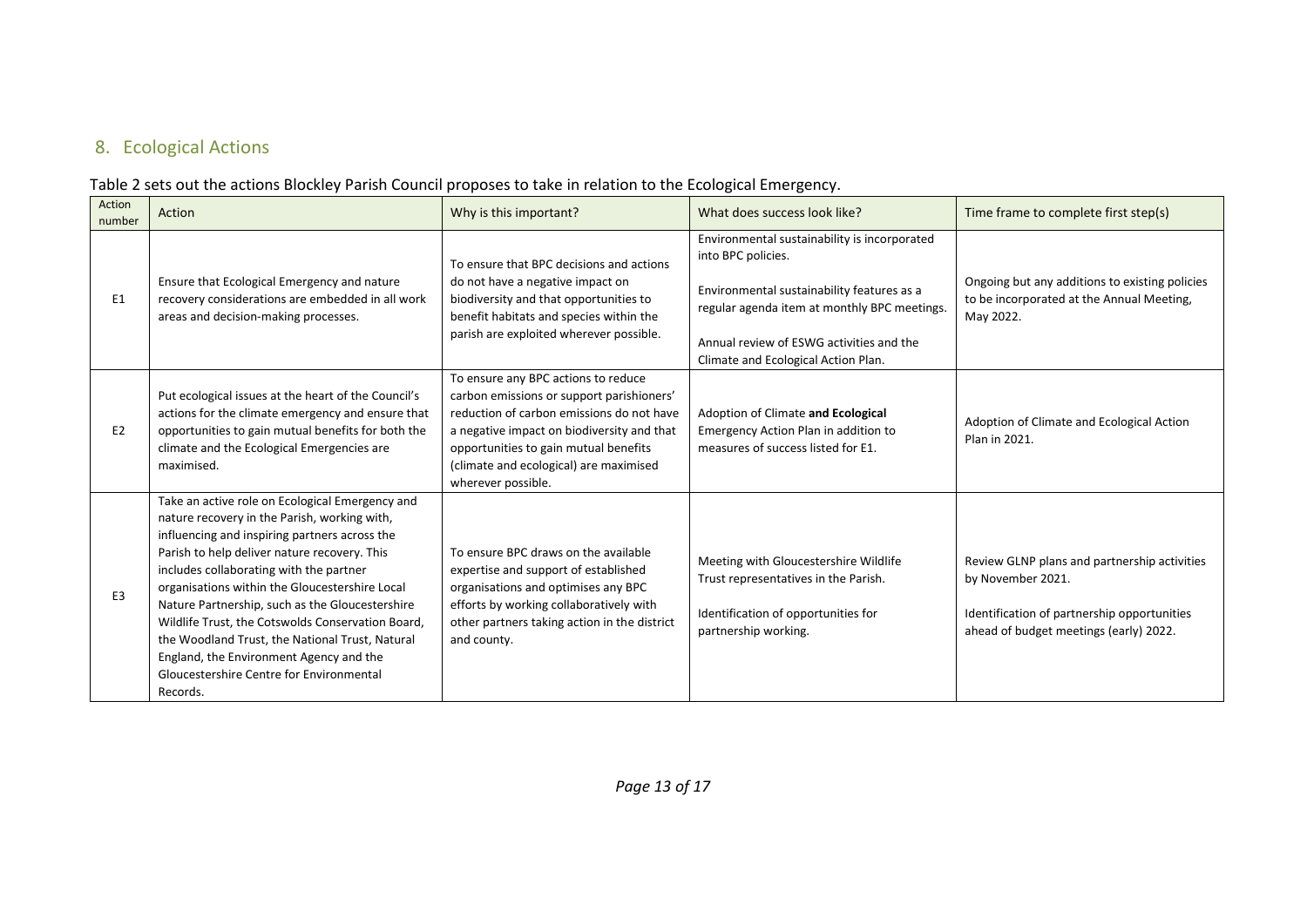| Action<br>number | Action                                                                                                                                                                                                                                                                                                                                                                                                                                                                                                                                                                | Why is this important?                                                                                                                                                                                                                                                                                                                     | What does success look like?                                                                                                                                                                                                                                                                   | Time frame to complete first step(s)                                                                                                                                                                      |
|------------------|-----------------------------------------------------------------------------------------------------------------------------------------------------------------------------------------------------------------------------------------------------------------------------------------------------------------------------------------------------------------------------------------------------------------------------------------------------------------------------------------------------------------------------------------------------------------------|--------------------------------------------------------------------------------------------------------------------------------------------------------------------------------------------------------------------------------------------------------------------------------------------------------------------------------------------|------------------------------------------------------------------------------------------------------------------------------------------------------------------------------------------------------------------------------------------------------------------------------------------------|-----------------------------------------------------------------------------------------------------------------------------------------------------------------------------------------------------------|
| E <sub>4</sub>   | Respond to consultations, and support/promote<br>Gloucestershire County Council and Cotswold<br>District Council policies that address the Ecological<br>Emergency and nature recovery (e.g. Green<br>Infrastructure Strategy, ecological recovery<br>strategies and updating the Cotswold Design<br>Guide).                                                                                                                                                                                                                                                          | Using our role as a consultee, BPC can seek<br>strong policies that support ecological<br>conservation and recovery.                                                                                                                                                                                                                       | Consistently responding to CDC/GCC<br>consultations and other feedback requests<br>with ecological considerations<br>incorporated in responses.<br>Consistently signposting parishioners to<br>CDC/GCC consultations relevant to<br>ecological and biodiversity issues.                        | Ongoing as opportunities arise.                                                                                                                                                                           |
| E <sub>5</sub>   | Use our communication channels e.g.<br>noticeboards, website and social media to support<br>and promote initiatives led by national and<br>regional organisations (including Gloucestershire<br>County Council and Cotswold District Council) that<br>address the Ecological Emergency and nature<br>recovery and signpost parishioners to resources<br>that support an ecologically friendly lifestyle (e.g.<br>accredited businesses, local organic or plastic free<br>options, organisations that provide in depth<br>information on how to rewild a garden etc.). | BPC lacks resources to offer one to one<br>support to parishioners wishing to explore<br>and implement lifestyle changes but could<br>use our trusted ESWG voice to share<br>national and regional opportunities and<br>signpost to other sources of information;<br>helping to normalise behaviour change<br>and to support parishioners. | Creation of an ESWG page on BPC website<br>that signposts relevant opportunities and<br>campaigns.<br>Creation of an ESWG mailing list to share<br>news and information monthly.<br>Signposting relevant initiatives to<br>parishioners via the BPC social media<br>channels and noticeboards. | Signposting ongoing.<br>Creation of a web page and mailing list to be<br>completed by April 2022.                                                                                                         |
| E <sub>6</sub>   | Use our role as a consultee to the local planning<br>authority to seek policies and decisions that avoid<br>loss of local nature sites and green spaces, ensure<br>the presence of legally protected and priority<br>species and habitat8s are considered within<br>individual applications (where appropriate) and<br>request appropriate conditions to ensure<br>biodiversity net gains are delivered in accordance<br>with planning policy and any legal requirements of<br>the forthcoming Environment Bill.                                                      | Using our local knowledge, BPC can help<br>developments of all sizes achieve<br>biodiversity net gain and normalise a high<br>regard for biodiversity.                                                                                                                                                                                     | Routinely review planning applications<br>with consideration to ecological issues.<br>Share best practice examples, where<br>possible.                                                                                                                                                         | Review cost/capacity of training councillors to<br>review planning applications and costs for the<br>alternative of outsourcing to a professional<br>ecologist, ahead of budget meetings (early)<br>2022. |
| E7               | Seek and exploit funding opportunities to<br>implement measures to address the Ecological<br>Emergency, including through developer<br>contributions, particularly where co-benefits have<br>been identified.                                                                                                                                                                                                                                                                                                                                                         | Increasingly, grants and funding<br>opportunities are available to address the<br>ecological emergency and BPC could<br>access funding streams (either directly or<br>partnering with other groups and<br>organisations) when suitable projects are<br>identified.                                                                         | Identification of one or more suitable<br>projects and initiation of a funding<br>application(s) to support them.                                                                                                                                                                              | Potential project list completed ahead of<br>budget meetings (early) 2022 with funding<br>applications in process by May 2022.                                                                            |

<sup>8</sup> As defined within Section 41 of the NERC Act 2006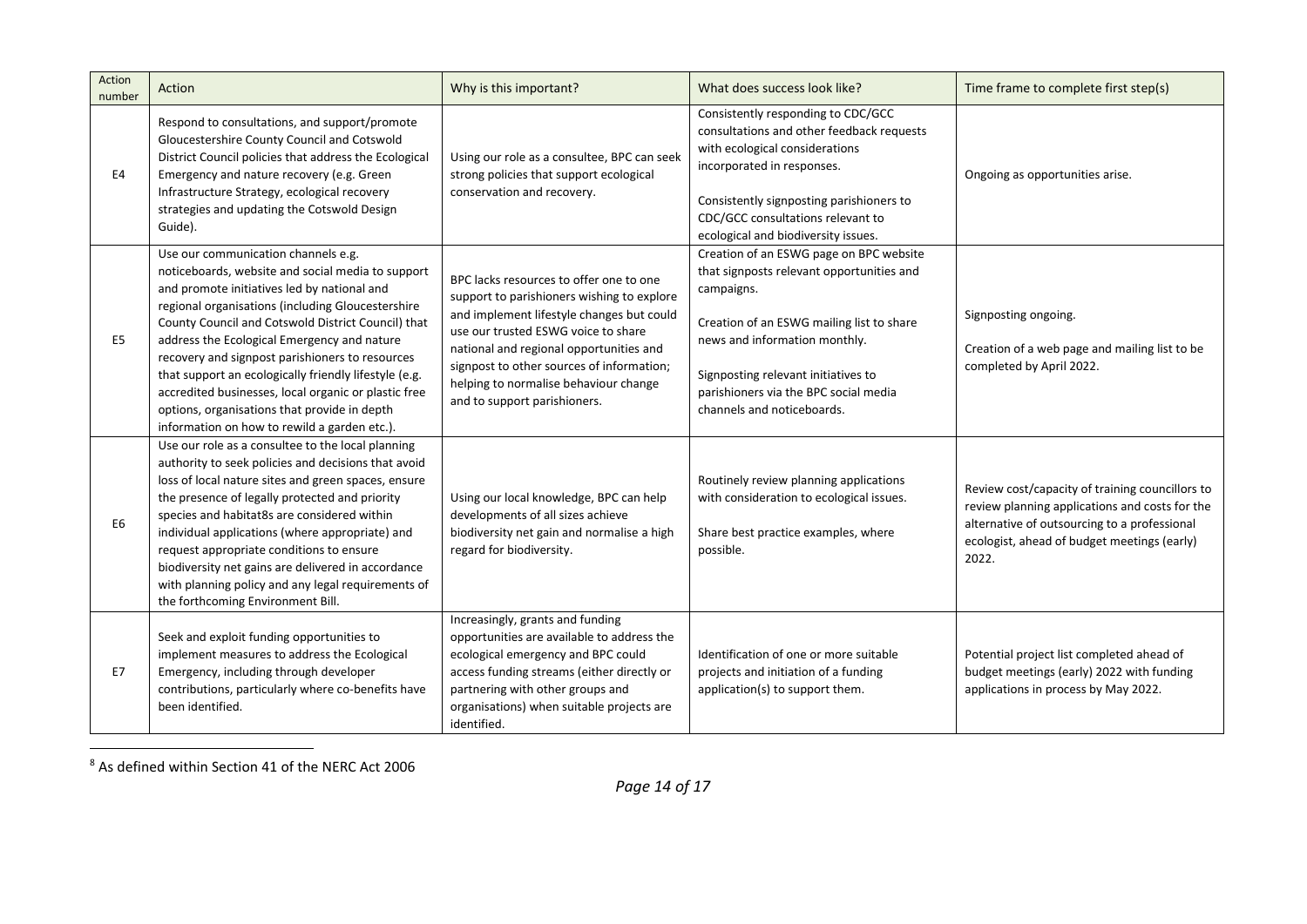| Action<br>number | Action                                                                                                                                                                                                                                                                                                                                      | Why is this important?                                                                                                                                                                                                                                                                                                                                                              | What does success look like?                                                                                                                                                                                                                                                                                                 | Time frame to complete first step(s)                                                                                               |
|------------------|---------------------------------------------------------------------------------------------------------------------------------------------------------------------------------------------------------------------------------------------------------------------------------------------------------------------------------------------|-------------------------------------------------------------------------------------------------------------------------------------------------------------------------------------------------------------------------------------------------------------------------------------------------------------------------------------------------------------------------------------|------------------------------------------------------------------------------------------------------------------------------------------------------------------------------------------------------------------------------------------------------------------------------------------------------------------------------|------------------------------------------------------------------------------------------------------------------------------------|
| E8               | Promote tree/woodland/hedgerow planting and<br>re-wilding in the right places and with the right<br>species to maximise wildlife value, carbon                                                                                                                                                                                              | Tree/hedgerow planting has the potential<br>to support wildlife and deliver carbon<br>benefits while generating co-benefits such                                                                                                                                                                                                                                                    | Planting of new trees or hedgerows in one<br>or more areas of the parish.                                                                                                                                                                                                                                                    | Event to be run by May 2022.                                                                                                       |
|                  | sequestration and other benefits, in line with the<br>Gloucestershire Local Nature Partnership<br>strategy.9                                                                                                                                                                                                                                | as reducing flood risk and improving<br>wellbeing for parishioners.                                                                                                                                                                                                                                                                                                                 | ESWG to run one or more events to<br>promote tree and hedgerow planting<br>within the parish.                                                                                                                                                                                                                                | Planting of new trees or hedgerows by winter<br>2022/23                                                                            |
| E9               | Support national and regional organisations' work<br>with farmers and other rural land managers to<br>support the move towards lower carbon emission<br>farming and other actions to mitigate and adapt to<br>climate change while at the same time increasing<br>natural capital and providing additional<br>ecosystems services benefits. | BPC lacks resources to support farmers<br>and landowners directly but could<br>proactively develop relationships with<br>farmers and landowners and<br>support/share examples of best practice<br>or success stories.                                                                                                                                                               | Share opportunities for parishioners to<br>support farming/land management<br>practices that increase natural capital and<br>provide additional ecosystems services<br>benefits within the Parish.<br>ESWG to convene events to share<br>knowledge and/or showcase local<br>examples of best practice or success<br>stories. | ESWG event by November 2022                                                                                                        |
| E10              | Ensure that Council-owned land is managed in<br>a biodiversity-friendly manner and that<br>opportunities are taken to create new wildlife<br>habitat.                                                                                                                                                                                       | While BPC does not own or manage much<br>land, we can act as a role model for best<br>practice when it comes to ecological<br>considerations. Mowing regimes and the<br>installation of bat boxes are examples of<br>small changes that can have significant<br>impacts on species.                                                                                                 | Agree and implement an eco-friendly<br>mowing regime for BPC managed land.<br>Installation of bat boxes on council owned<br>land.                                                                                                                                                                                            | Mowing regime agreed ahead of maintenance<br>contract renewal (spring 2022).<br>Bat box numbers and locations agreed April<br>2022 |
| E11              | Work with GCC to reduce frequency of<br>roadside verge mowing in the Parish and<br>manage them for wildflower growth (while<br>maintaining safety at junctions etc.).                                                                                                                                                                       | BPC do not have direct control over the<br>Parish roadside verges but reducing the<br>frequency of cutting can give wildflowers<br>an opportunity to bloom and support<br>pollinator populations. Several<br>parishioners have expressed their support<br>for leaving roadside verges in 2021 and<br>there are potential money savings for GCC<br>(and therefore parish taxpayers). | An agreement with GCC that they will<br>mow verges less often then cut and collect<br>arisings towards the end of the growing<br>season.                                                                                                                                                                                     | Agreement in place by Spring 2022.                                                                                                 |

<sup>9</sup> https://www.gloucestershirenature.org.uk/our-strategy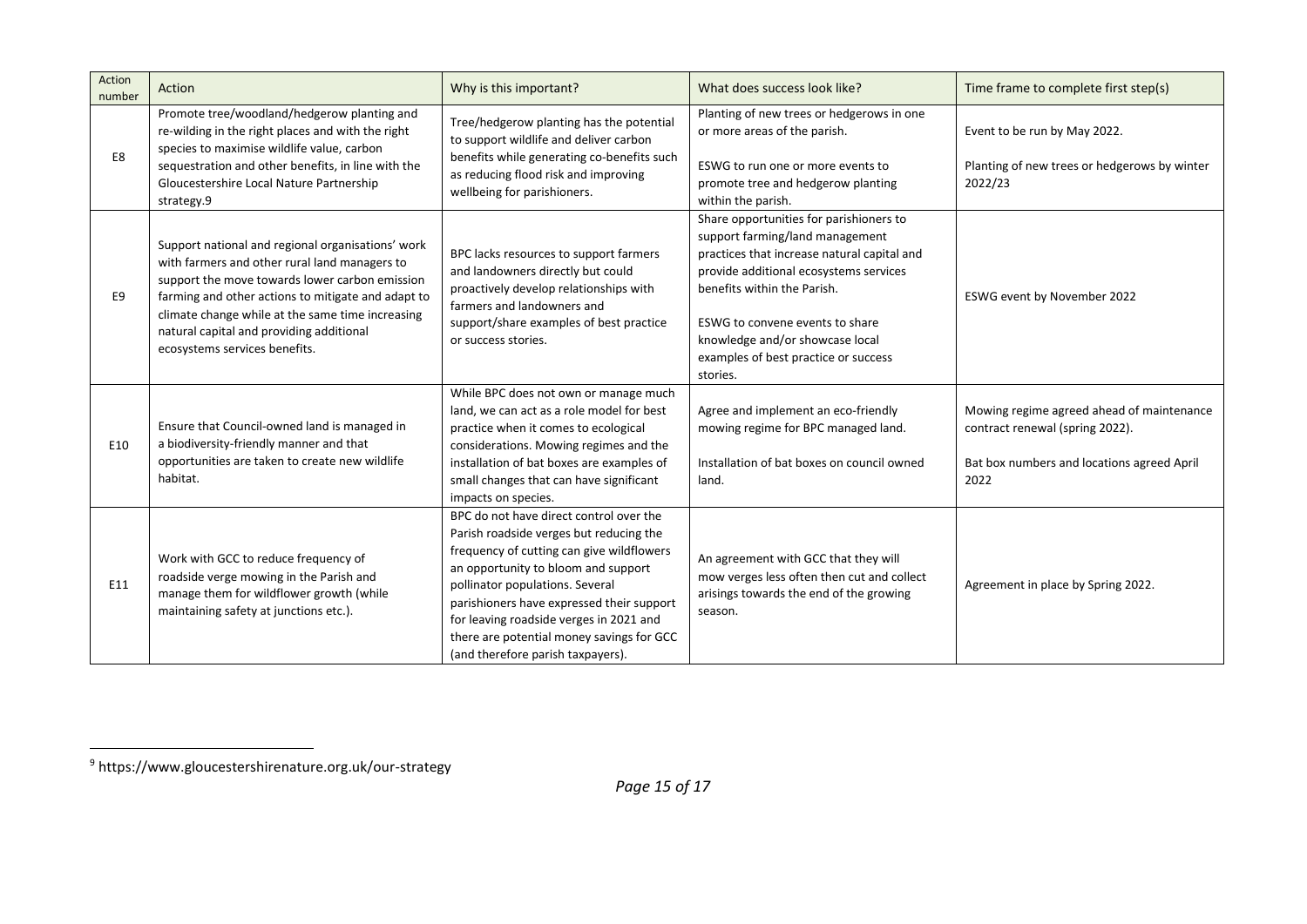| Action<br>number | Action                                                                                                                                                                                                     | Why is this important?                                                                                                                                                                                                                                                                                     | What does success look like?                                                                                                                                                                                                                                                                        | Time frame to complete first step(s)                                                                                                                                                                                                                                         |
|------------------|------------------------------------------------------------------------------------------------------------------------------------------------------------------------------------------------------------|------------------------------------------------------------------------------------------------------------------------------------------------------------------------------------------------------------------------------------------------------------------------------------------------------------|-----------------------------------------------------------------------------------------------------------------------------------------------------------------------------------------------------------------------------------------------------------------------------------------------------|------------------------------------------------------------------------------------------------------------------------------------------------------------------------------------------------------------------------------------------------------------------------------|
| E12              | Support other partners to establish an ambitious<br>biodiversity net gain system for Gloucestershire.                                                                                                      | Ecological decline has been dramatic in<br>our parish and throughout the country.<br>Ambitious biodiversity net-gain targets are<br>needed to protect what remains and<br>restore. BPC can use local knowledge and<br>a trusted voice to support partners.                                                 | BPC advocating an ambitious biodiversity<br>net gain system during consultation<br>processes.<br>BPC sharing local knowledge and engaging<br>the local community to support activities<br>such as wildlife data collection/recording,<br>for example.                                               | Ongoing as opportunities arise.                                                                                                                                                                                                                                              |
| E13              | Review how BPC can help our natural<br>environment become a key part of the tourism<br>offer of the parish.                                                                                                | Co-benefits of ecological restoration and<br>conservation such as revenue and<br>employment from the tourism industry<br>can help fund and or incentivise ecological<br>management.                                                                                                                        | Biodiversity and our natural environment<br>are reasons to visit the Parish.                                                                                                                                                                                                                        | Review opportunities by Nov 2022.                                                                                                                                                                                                                                            |
| E14              | Review how BPC can support the wellbeing of<br>parishioners by enhancing connections to wildlife<br>and biodiversity.                                                                                      | A connection to wildlife has been shown<br>to create a sense of wellbeing and simple<br>measures like maintenance of footpaths,<br>installation of seating and information<br>sharing can all help build a connection and<br>shared sense of custody of our natural<br>environment.                        | Links to biodiversity incorporated into in<br>wellbeing activities/strategy for<br>parishioners.<br>Additional seating and<br>information/signposting provided if<br>opportunities are identified.                                                                                                  | Complete a review of footpaths (partnering<br>with the Parish Warden) and benches by May<br>2022.<br>Research ways to share biodiversity<br>information with parishioners, e.g. QR codes<br>on way markers or information boards in<br>selected locations, by November 2022. |
| E15              | Proactively curate species records, map them to<br>share data with parishioners and share them with<br>Gloucestershire Centre for Environmental Records<br>and parishioners.                               | Collating information will help focus<br>management efforts in the most suitable<br>areas of the Parish and inform BPC<br>feedback on planning applications. The<br>information can also be used to raise<br>awareness of local biodiversity and<br>engagement in activities to conserve or<br>restore it. | Creation of a web-based system to<br>capture wildlife records from the Parish<br>Mapped records available on the BPC<br>website.                                                                                                                                                                    | Web pages live by June 2022.                                                                                                                                                                                                                                                 |
| E16              | Through the ESWG, create and/or lead a wider<br>community group to deliver some of the<br>Climate and Ecological Action Plan tasks and<br>other environmental and sustainability actions<br>in the Parish. | A wider community group can deliver<br>activity outside the remit of the Parish<br>Council, build a sense of community<br>ownership and bring together supporters<br>with a range of time and skills to<br>contribute to the objectives of the ESWG.                                                       | Public attendance at ESWG meetings,<br>wider community involvement in<br>delivering against the Climate and<br>Ecological Action Plan. Volunteer(s)<br>secured to support the administration of<br>the group. Host events e.g. bat walks, tree<br>grafting workshops to engage a wider<br>audience. | Ten ESWG meetings or events (to include<br>members of the public) to be held before end<br>of November 2022.                                                                                                                                                                 |